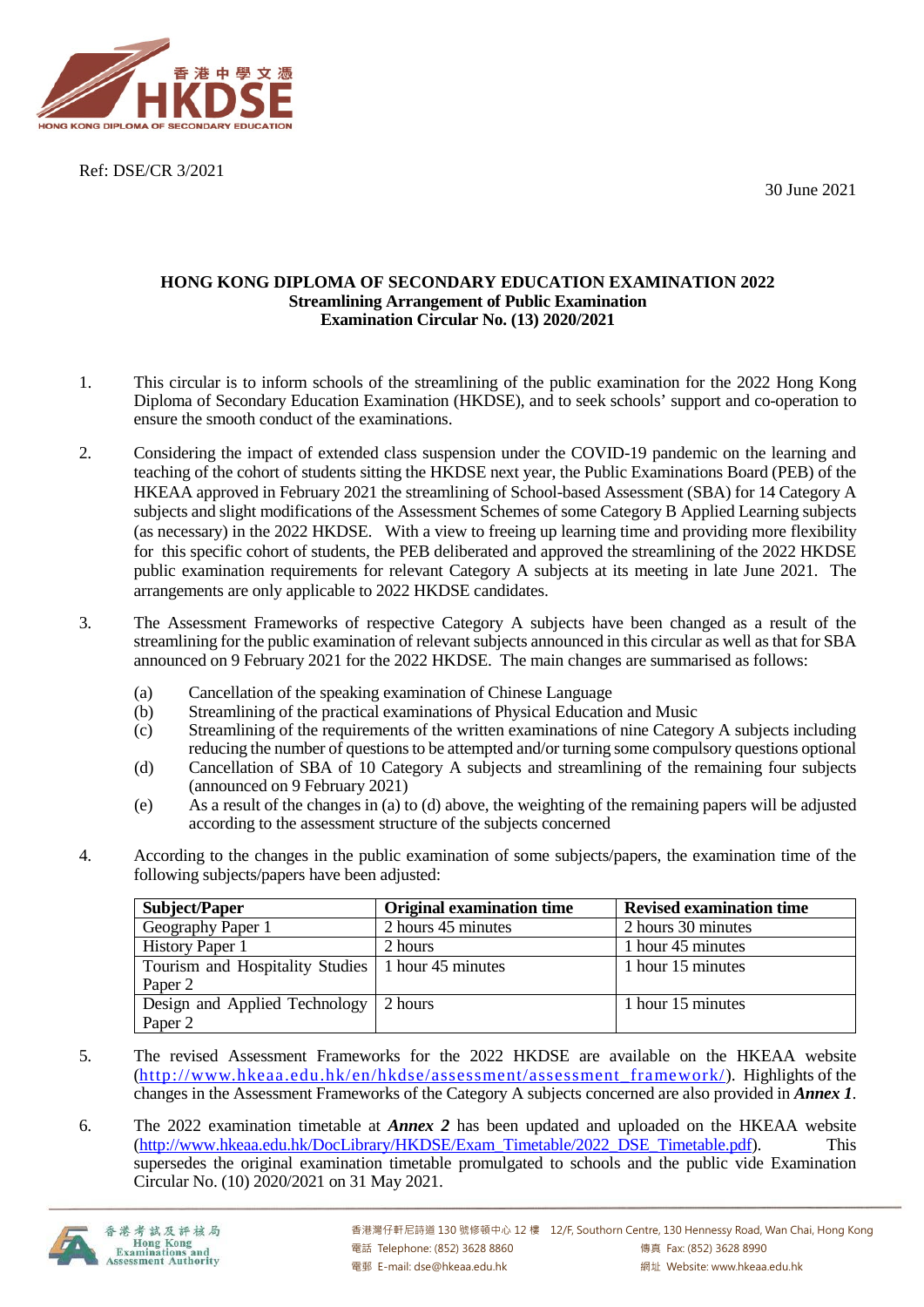7. The HKEAA will work closely with the Education Bureau to monitor the epidemic situation. In the event of unforeseeable situations that necessitate further changes to the 2022 examinations, schools and candidates will be informed of the related arrangements as soon as practicable.

## **Action Required**

- 8. Principals are requested to draw the attention of their teachers and students concerned to the revised 2022 HKDSE examination timetable and revised Assessment Frameworks/Schemes of the Categories A and B subjects concerned as appropriate.
- 9. For enquiries on Assessment Frameworks, please contact Mr Dickson Pang (Tel: 3628 8070). As for the examination timetable, please contact Ms Gladys Cheng (Tel: 3628 8950).

MARGARET HUI (MS) Head of School Examinations and Assessment

To: Principals of Participating Schools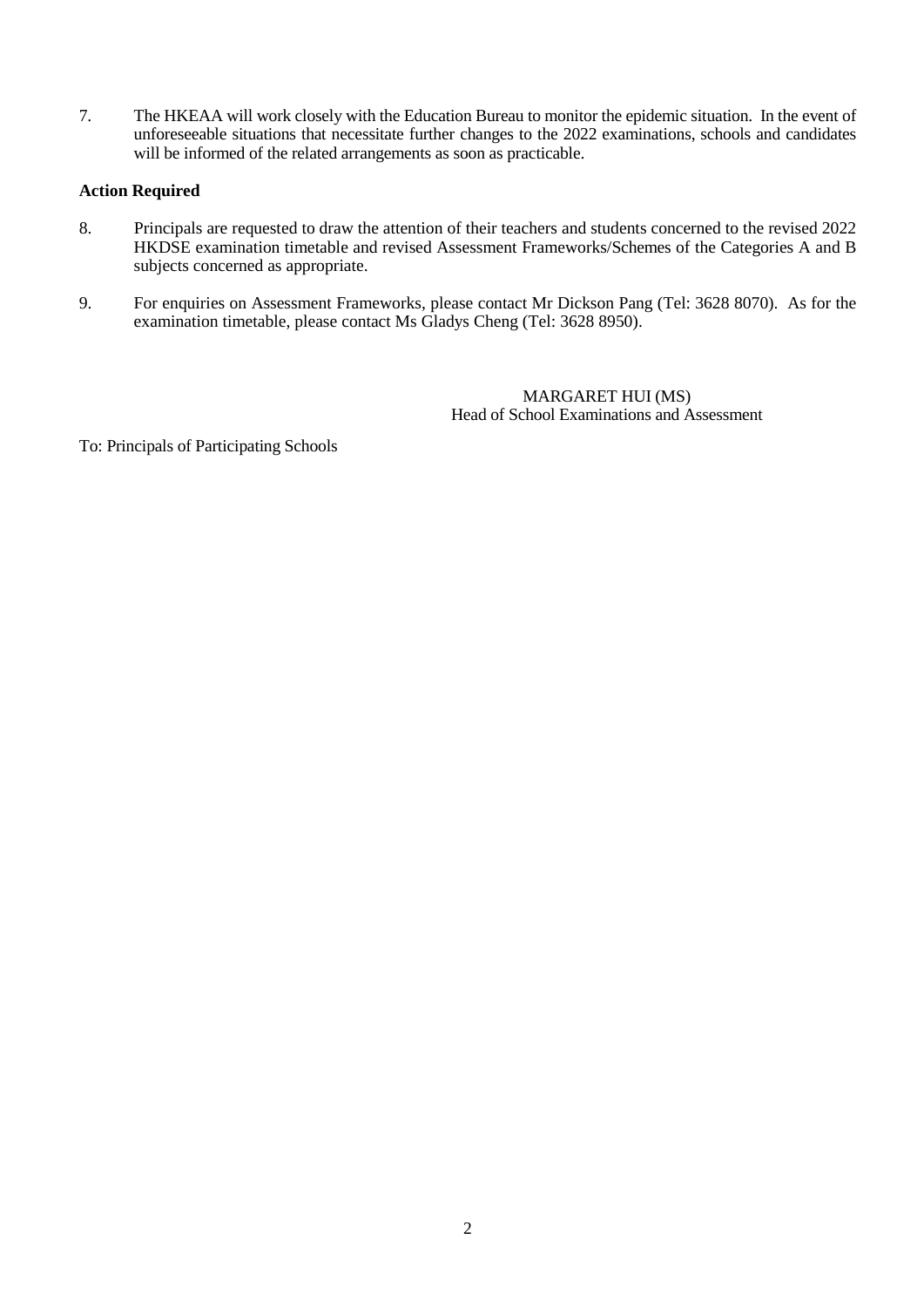# **Highlights of the changes in the Assessment Frameworks of Category A subjects:**

The table below summarises all streamlining arrangements of Category A subjects in the 2022 HKDSE, including the streamlining for the public examination of relevant subjects announced this time in June and that for SBA announced on 9 Feb 2021.

| <b>Subject</b>                             | <b>Assessment</b><br><b>Framework</b> | Details of Streamlining Arrangements for 2022 HKDSE Examination                                                           |
|--------------------------------------------|---------------------------------------|---------------------------------------------------------------------------------------------------------------------------|
| <b>Chinese Language</b>                    | 卷一<br>24% 32%                         | 沒有改動                                                                                                                      |
|                                            | 卷二                                    | 沒有改動                                                                                                                      |
|                                            | 24%-32%                               |                                                                                                                           |
|                                            | 卷三                                    | 沒有改動                                                                                                                      |
|                                            | $18\% - 26\%$                         |                                                                                                                           |
|                                            | 卷四                                    | 取消                                                                                                                        |
|                                            | 14%                                   | 佔分比重按比例分配至卷一至三                                                                                                            |
|                                            | 校本評核                                  | 取消選修部分,保留必修部分:閱讀活動,呈交1個分數,佔10%。                                                                                           |
|                                            | 20%-10%                               | 其餘佔分比重(10%)按比例分配至卷一至三                                                                                                     |
| <b>English Language</b>                    | Paper 1<br>20%                        | No change                                                                                                                 |
|                                            | Paper 2<br>25%                        | No change                                                                                                                 |
|                                            | Paper3<br>30%                         | No change                                                                                                                 |
|                                            | Paper 4<br>10%                        | No change                                                                                                                 |
|                                            | <b>SBA</b><br>15%                     | 1 task (oral assessment - accept either Part A or Part B; accept either individual<br>presentation or group interaction). |
| <b>Mathematics</b><br>(Compulsory<br>Part) | Paper 1<br>65%                        | No change                                                                                                                 |
|                                            | Paper 2<br>35%                        | No change                                                                                                                 |
| <b>Mathematics</b><br>(Extended Part)      | Paper<br>100%                         | No change                                                                                                                 |
| <b>Liberal Studies</b>                     | Paper 1<br>50% 62%                    | No change                                                                                                                 |
|                                            | Paper 2<br>30% 38%                    | No change                                                                                                                 |
|                                            | <b>SBA</b><br>20%                     | Cancelled<br>Percentage weighting re-allocated to Paper 1 and 2.                                                          |
| <b>Chinese</b><br>Literature               | 卷一<br>25% 34%                         | 沒有改動                                                                                                                      |
|                                            | 卷二<br>60%-66%                         | 沒有改動                                                                                                                      |
|                                            | 校本評核<br>15%                           | 取消<br>佔分比重分配至卷一和卷二                                                                                                        |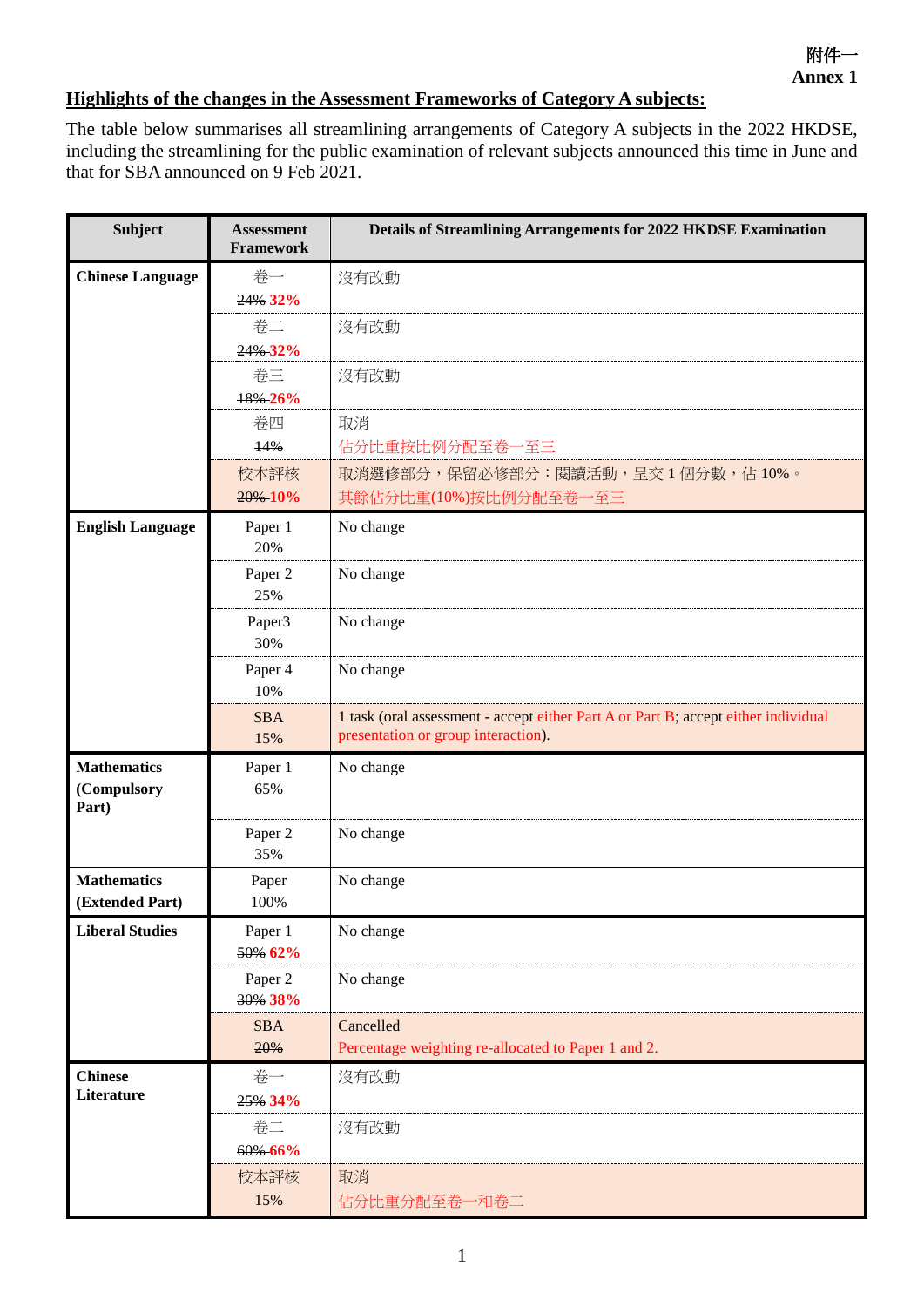| <b>Subject</b>                                | <b>Assessment</b><br><b>Framework</b> | Details of Streamlining Arrangements for 2022 HKDSE Examination                                                                                                                                                                                                                                                                                                                                                                                                                                                                                                                                                                                                                                                                       |
|-----------------------------------------------|---------------------------------------|---------------------------------------------------------------------------------------------------------------------------------------------------------------------------------------------------------------------------------------------------------------------------------------------------------------------------------------------------------------------------------------------------------------------------------------------------------------------------------------------------------------------------------------------------------------------------------------------------------------------------------------------------------------------------------------------------------------------------------------|
| Literature in<br><b>English</b>               | Paper 1<br>50% 62%                    | No change                                                                                                                                                                                                                                                                                                                                                                                                                                                                                                                                                                                                                                                                                                                             |
|                                               | Paper 2<br>30% 38%                    | No change                                                                                                                                                                                                                                                                                                                                                                                                                                                                                                                                                                                                                                                                                                                             |
|                                               | <b>SBA</b><br>20%                     | Cancelled<br>Percentage weighting re-allocated to Papers 1 and 2.                                                                                                                                                                                                                                                                                                                                                                                                                                                                                                                                                                                                                                                                     |
| <b>Chinese History</b>                        | 卷一<br>70%                             | 第一部分必答題分拆為兩題,考生只需選答一題<br>第二部分原分甲部及乙部,各設三題,考生須各選一題,共答兩題;現建議<br>考生可從六題中自由選答兩題,不受從甲部及乙部各選答一題的限制。考試<br>時間維持不變。                                                                                                                                                                                                                                                                                                                                                                                                                                                                                                                                                                                                                            |
|                                               | 卷二<br>30%                             | 沒有改動 (三題中自由選答兩題)                                                                                                                                                                                                                                                                                                                                                                                                                                                                                                                                                                                                                                                                                                                      |
| <b>Economics</b>                              | Paper 1<br>30%                        | No change (Multiple Choice Questions)                                                                                                                                                                                                                                                                                                                                                                                                                                                                                                                                                                                                                                                                                                 |
|                                               | Paper 2 Section A<br>26% 30%          | No change (Short questions on Compulsory Part)                                                                                                                                                                                                                                                                                                                                                                                                                                                                                                                                                                                                                                                                                        |
|                                               | Paper 2 Section B<br>35% 40%          | No change (Structured/essay-type/data response questions on Compulsory Part)                                                                                                                                                                                                                                                                                                                                                                                                                                                                                                                                                                                                                                                          |
|                                               | Paper 2 Section C<br>9%               | Cancelled (Structured questions on Elective Part)<br>Percentage weighting re-allocated to Sections A and B in Paper 2. Examination<br>time of the paper remains unchanged.                                                                                                                                                                                                                                                                                                                                                                                                                                                                                                                                                            |
| <b>Ethics and</b><br><b>Religious Studies</b> | Paper 1<br>50%                        | Part A: Turn the compulsory questions into optional questions. Candidates are<br>required to answer 3 out of 4 questions.<br>Part B: No change<br>Examination time of the paper remains unchanged.                                                                                                                                                                                                                                                                                                                                                                                                                                                                                                                                    |
|                                               | Paper 2<br>50%                        | No change                                                                                                                                                                                                                                                                                                                                                                                                                                                                                                                                                                                                                                                                                                                             |
| Geography                                     | Paper 1<br>75%                        | Trim Paper 1:<br>1. Instead of answering one compulsory fieldwork-based question (FBQ) in<br>Section B and 2 (out of 4) data-based questions (DBQs) in Section C,<br>candidates will be allowed to choose any 2 questions (out of 5) by combining<br>both Section B & Section C. The total number of FBQ & DBQs to be answered<br>is reduced from 3 to 2 (out of 5), and the examination time is reduced by 15<br>minutes (from $2\frac{3}{4}$ hours to $2\frac{1}{2}$ hours); AND<br>2. Trim the coverage of the fieldwork-based question from 3 designated<br>modules to 1 module only (Managing River Environment) for 2022 HKDSE.<br>No change in the parts of MC questions (Section A) and short essay questions<br>(Section D). |
|                                               | Paper 2<br>25%                        | No change                                                                                                                                                                                                                                                                                                                                                                                                                                                                                                                                                                                                                                                                                                                             |
| <b>History</b>                                | Paper 1<br>60%                        | Turn all 4 data-based questions (DBQs) in Paper 1 optional, and candidates can<br>choose 3 out of 4 DBQs.<br>Examination time is reduced from 2 hours to 1 hour 45 min.                                                                                                                                                                                                                                                                                                                                                                                                                                                                                                                                                               |
|                                               | Paper 2<br>40%                        | No change                                                                                                                                                                                                                                                                                                                                                                                                                                                                                                                                                                                                                                                                                                                             |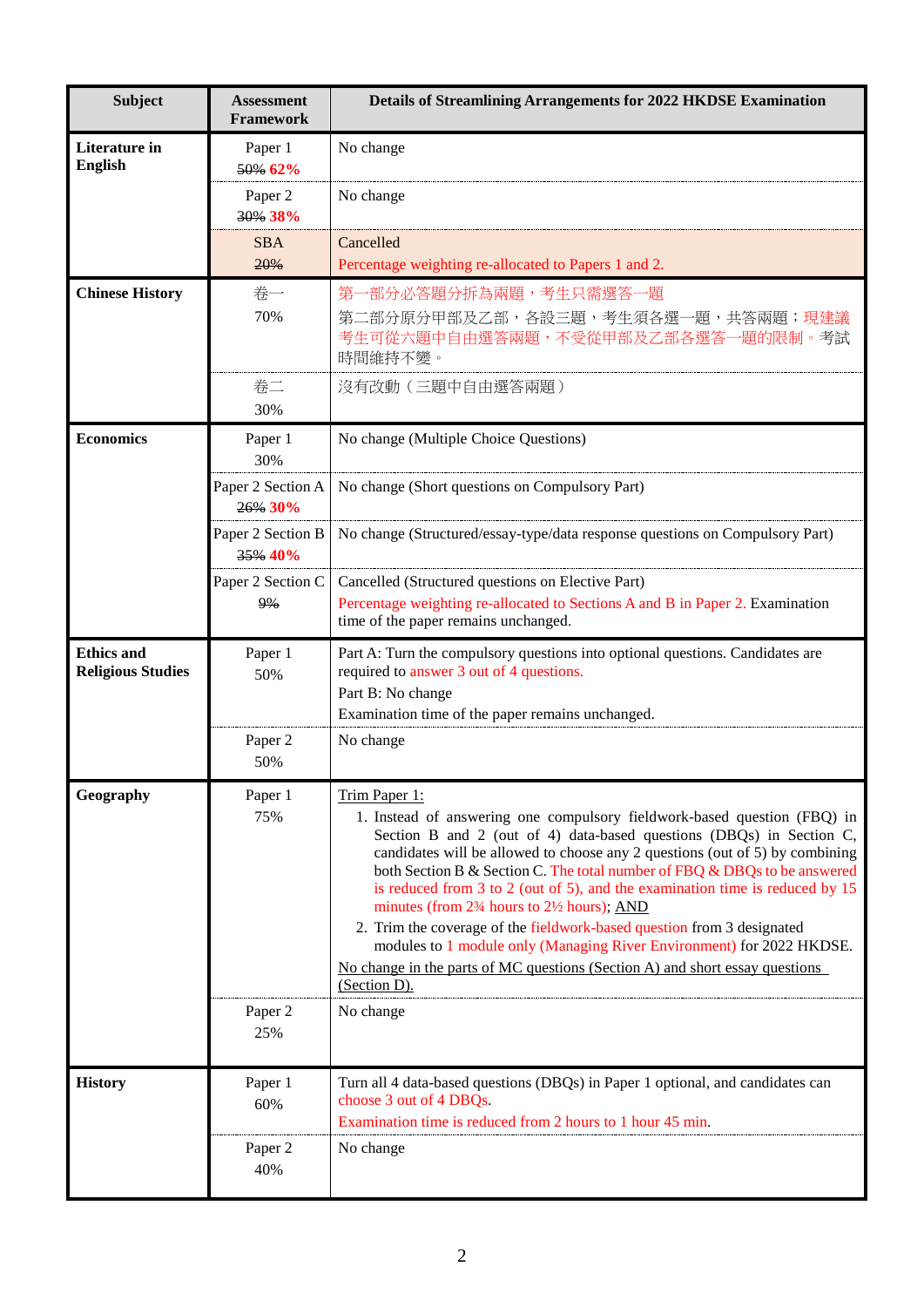| <b>Subject</b>                                             | <b>Assessment</b><br><b>Framework</b> | Details of Streamlining Arrangements for 2022 HKDSE Examination                                                                                                                                                |
|------------------------------------------------------------|---------------------------------------|----------------------------------------------------------------------------------------------------------------------------------------------------------------------------------------------------------------|
| <b>Tourism and</b><br><b>Hospitality</b><br><b>Studies</b> | Paper 1<br>45%                        | No change                                                                                                                                                                                                      |
|                                                            | Paper 2<br>55%                        | Trim Paper 2: Essay Questions<br>• Instead of answering 3 out of 5 questions, candidates can choose to answer 2 out<br>of 5 questions.<br>• Examination time is reduced from 1 hour 45 mins to 1 hour 15 mins. |
| <b>Biology</b>                                             | Paper 1<br>60% 75%                    | No change                                                                                                                                                                                                      |
|                                                            | Paper 2<br>20% 25%                    | No change                                                                                                                                                                                                      |
|                                                            | <b>SBA</b><br>20%                     | Cancelled<br>Percentage weighting re-allocated to Papers 1 and 2.                                                                                                                                              |
| <b>Chemistry</b>                                           | Paper 1<br>60% 75%                    | No change                                                                                                                                                                                                      |
|                                                            | Paper 2<br>20% 25%                    | No change                                                                                                                                                                                                      |
|                                                            | <b>SBA</b><br>20%                     | Cancelled<br>Percentage weighting re-allocated to Papers 1 and 2.                                                                                                                                              |
| <b>Physics</b>                                             | Paper 1<br>60% 75%                    | No change                                                                                                                                                                                                      |
|                                                            | Paper 2<br>20% 25%                    | No change                                                                                                                                                                                                      |
|                                                            | <b>SBA</b><br>20%                     | Cancelled<br>Percentage weighting re-allocated to Papers 1 and 2.                                                                                                                                              |
| <b>Combined</b><br>Science:<br><b>Biology Part</b>         | Paper<br>40% 50%                      | No change                                                                                                                                                                                                      |
|                                                            | <b>SBA</b><br>10%                     | Cancelled<br>Percentage weighting re-allocated to Paper.                                                                                                                                                       |
| <b>Chemistry</b><br>Part                                   | Paper<br>40% 50%                      | No change                                                                                                                                                                                                      |
|                                                            | <b>SBA</b><br>10%                     | Cancelled<br>Percentage weighting re-allocated to Paper.                                                                                                                                                       |
| <b>Physics Part</b>                                        | Paper<br>40% 50%                      | No change                                                                                                                                                                                                      |
|                                                            | <b>SBA</b><br>10%                     | Cancelled<br>Percentage weighting re-allocated to Paper.                                                                                                                                                       |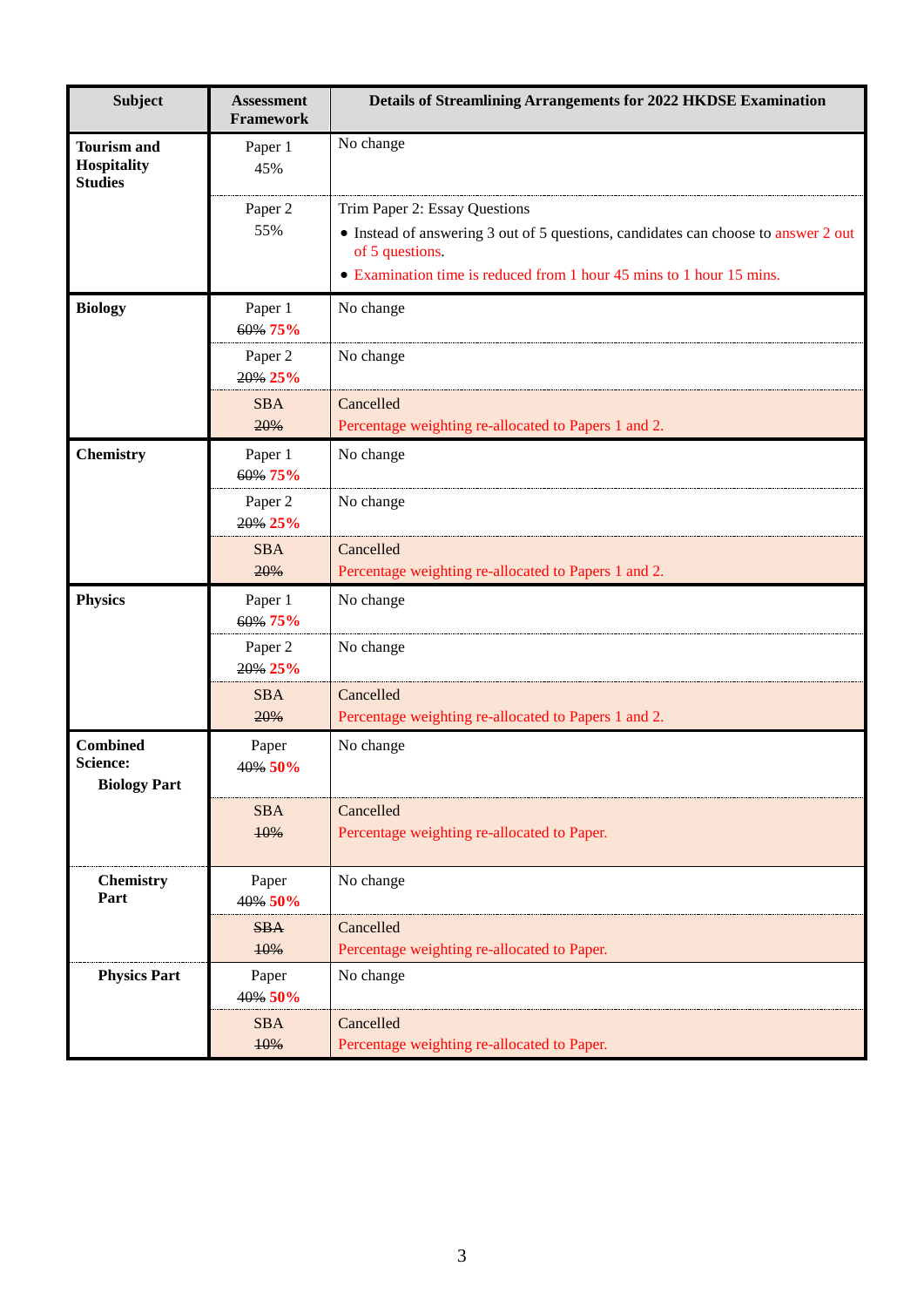| <b>Subject</b>                                                        | <b>Assessment</b><br><b>Framework</b> | Details of Streamlining Arrangements for 2022 HKDSE Examination                                                                                                                                                                                                                                             |
|-----------------------------------------------------------------------|---------------------------------------|-------------------------------------------------------------------------------------------------------------------------------------------------------------------------------------------------------------------------------------------------------------------------------------------------------------|
| <b>Integrated Science</b>                                             | Paper 1<br>45% 56%                    | No change                                                                                                                                                                                                                                                                                                   |
|                                                                       | Paper 2 Section A<br>15% 19%          | No change                                                                                                                                                                                                                                                                                                   |
|                                                                       | Paper 2 Section B<br>20% 25%          | No change                                                                                                                                                                                                                                                                                                   |
|                                                                       | <b>SBA</b><br>20%                     | Cancelled<br>Percentage weighting re-allocated to Papers 1 and 2.                                                                                                                                                                                                                                           |
| <b>Business,</b><br><b>Accounting and</b><br><b>Financial Studies</b> | Paper 1<br>40%                        | No change                                                                                                                                                                                                                                                                                                   |
|                                                                       | Paper 2<br>60%                        | To maintain the assessment standard without affecting the paper structure, it is<br>suggested turning questions of Section B in Paper 2 optional without changing the<br>weighting of each section in the paper:                                                                                            |
|                                                                       |                                       | <b>Paper 2A (Accounting module)</b><br>Section B (36 marks) for application problems $-$ turning 3 compulsory application<br>problems optional, i.e. choose to answer 2 out of 3 questions and each question still<br>carries 12 marks.                                                                     |
|                                                                       |                                       | <b>Paper 2B (Business Management module)</b><br>Section B (36 marks) for case studies – turning 2 compulsory case studies optional,<br>i.e. choose to answer 1 out of 2 questions and each question still carries 18 marks.<br><b>Remarks</b><br>No change in the time allowed for Papers 2A and 2B.        |
|                                                                       |                                       |                                                                                                                                                                                                                                                                                                             |
| Design and<br><b>Applied</b><br><b>Technology</b>                     | Paper 1<br>30% 40%                    | No change                                                                                                                                                                                                                                                                                                   |
|                                                                       | Paper 2<br>30% 40%                    | Candidates are to choose 2 elective modules among 5 electives in the existing<br>arrangement. Candidates are required to answer only one elective. Candidates still<br>have to answer two questions among three in one of the chosen modules.<br>Examination time is reduced from 2 hours to 1 hour 15 min. |
|                                                                       | <b>SBA</b><br>40% 20%                 | To retain the SBA with a reduction of subject weighting from 40% to 20%.<br>Candidates are only required to submit the first half part (Sections 1 to 4 – Design<br>ideas development) of the SBA (20%).<br>The remaining percentage weighting (20%) re-allocated to Papers 1 and 2.                        |
| <b>Health</b><br>Management &<br><b>Social Care</b>                   | Paper 1<br>46% 57%                    | No change                                                                                                                                                                                                                                                                                                   |
|                                                                       | Paper 2<br>34% 43%                    | No change                                                                                                                                                                                                                                                                                                   |
|                                                                       | <b>SBA</b><br>20%                     | Cancelled<br>Percentage weighting re-allocated to Papers 1 and 2.                                                                                                                                                                                                                                           |
| <b>Information &amp;</b><br>Communication<br><b>Technology</b>        | Paper 1<br>55% 70%                    | No change                                                                                                                                                                                                                                                                                                   |
|                                                                       | Paper 2<br>25% 30%                    | Candidates can choose to answer 3 out of the 4 questions in the examination papers<br>for the Elective Part, i.e. 2A, 2B, 2C and 2D.<br>Examination time of the paper remains unchanged.                                                                                                                    |
|                                                                       | <b>SBA</b><br>20%                     | Cancelled<br>Percentage weighting re-allocated to Papers 1 and 2.                                                                                                                                                                                                                                           |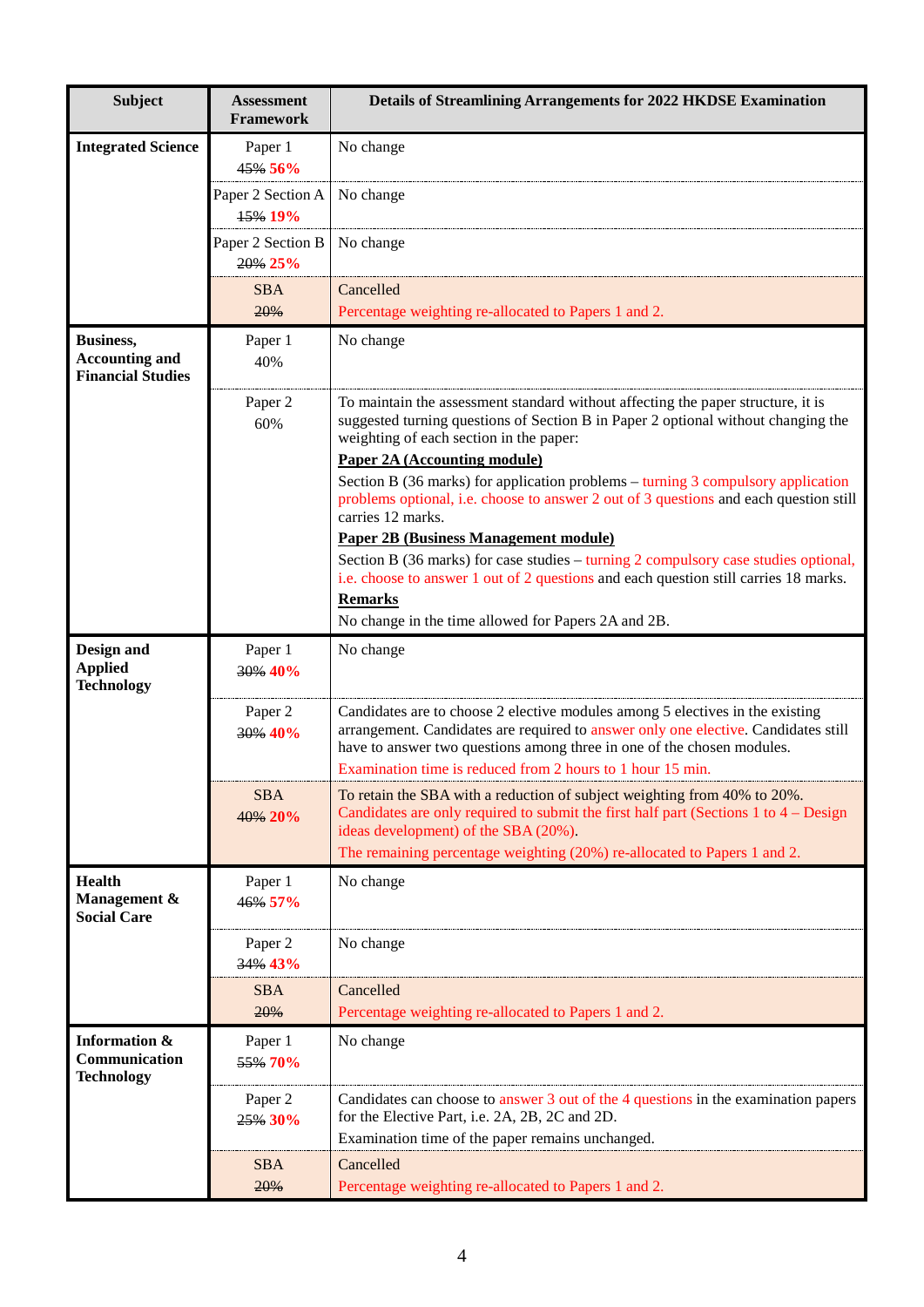| <b>Subject</b>                      | <b>Assessment</b><br><b>Framework</b>                             | Details of Streamlining Arrangements for 2022 HKDSE Examination                                                                                                                                                                                                                                                                                                                                                                                                                                      |
|-------------------------------------|-------------------------------------------------------------------|------------------------------------------------------------------------------------------------------------------------------------------------------------------------------------------------------------------------------------------------------------------------------------------------------------------------------------------------------------------------------------------------------------------------------------------------------------------------------------------------------|
| Technology &<br>Living              | Paper 1<br>30% 43%                                                | No change                                                                                                                                                                                                                                                                                                                                                                                                                                                                                            |
|                                     | Paper 2<br>40% 57%                                                | No change                                                                                                                                                                                                                                                                                                                                                                                                                                                                                            |
|                                     | <b>SBA</b><br>30%                                                 | Cancelled<br>Percentage weighting re-allocated to Papers 1 and 2.                                                                                                                                                                                                                                                                                                                                                                                                                                    |
| <b>Music</b>                        | Paper 1<br>40% 50%                                                | No change                                                                                                                                                                                                                                                                                                                                                                                                                                                                                            |
|                                     | Paper 2<br>20%                                                    | Cancelled<br>Percentage weighting re-allocated to Papers 1, 3, 4A/4B/4C.                                                                                                                                                                                                                                                                                                                                                                                                                             |
|                                     | Paper 3<br>20% 25%                                                | For Paper 3 (Creating I), trim the total duration of the composition works from 6-<br>15 minutes to 4-12 minutes.                                                                                                                                                                                                                                                                                                                                                                                    |
|                                     | Paper 4A,<br>Paper 4B,<br>Paper 4C<br>(choose 1 Paper)<br>20% 25% | No change                                                                                                                                                                                                                                                                                                                                                                                                                                                                                            |
| <b>Visual Arts</b>                  | Paper 1/2<br>50%                                                  | No change                                                                                                                                                                                                                                                                                                                                                                                                                                                                                            |
|                                     | <b>SBA</b><br>50%                                                 | 1 research workbook $+2$ pieces of artworks/critical studies                                                                                                                                                                                                                                                                                                                                                                                                                                         |
| <b>Physical</b><br><b>Education</b> | Paper 1<br>42%                                                    | No change                                                                                                                                                                                                                                                                                                                                                                                                                                                                                            |
|                                     | Paper 2<br>18%                                                    | No change                                                                                                                                                                                                                                                                                                                                                                                                                                                                                            |
|                                     | Paper 3<br>40%                                                    | Trim Paper 3<br>• Physical Activity (20%) - Merge Physical Activity 1 (PA1) with Physical                                                                                                                                                                                                                                                                                                                                                                                                            |
|                                     |                                                                   | Activity 2 (PA2)                                                                                                                                                                                                                                                                                                                                                                                                                                                                                     |
|                                     |                                                                   | o Candidates to choose 1 activity from either PA1 or PA2<br>• For the activity to be chosen from PA1 - Assess only on basic skills<br>(Cancel game assessment)                                                                                                                                                                                                                                                                                                                                       |
|                                     |                                                                   | • For the activity to be chosen from PA2 - Assess only on 1 event<br>instead of 2 events                                                                                                                                                                                                                                                                                                                                                                                                             |
|                                     |                                                                   | • Physical fitness $(20\%)$ – Assess only on sit-ups, sit-and-reach and pull-<br>ups/flexed arm hang (Cancel 1609m run)                                                                                                                                                                                                                                                                                                                                                                              |
|                                     |                                                                   | Note:<br>1. PA1 includes 6 options: Badminton/Basketball/Football/Volleyball/Table<br>Tennis/Handball.                                                                                                                                                                                                                                                                                                                                                                                               |
|                                     |                                                                   | 2. PA2 includes 3 options: Athletics/Swimming/Gymnastics.<br>3. In the original assessment plan, candidates will be assessed on their<br>performance in both basic skills demonstration and games in PA1, and also<br>their performance in two events in PA2.                                                                                                                                                                                                                                        |
|                                     |                                                                   | If any of the PA examinations have to be cancelled due to the pandemic or venues<br>reasons, the results of these examinations will be projected by proportional<br>adjustment using the results obtained in the physical fitness part of the practical<br>examination. If all the PA examinations have to be cancelled due to the pandemic<br>or venue reasons, the 20% for Physical Activity will be allocated to the written<br>examination where the weighting will be adjusted from 60% to 80%. |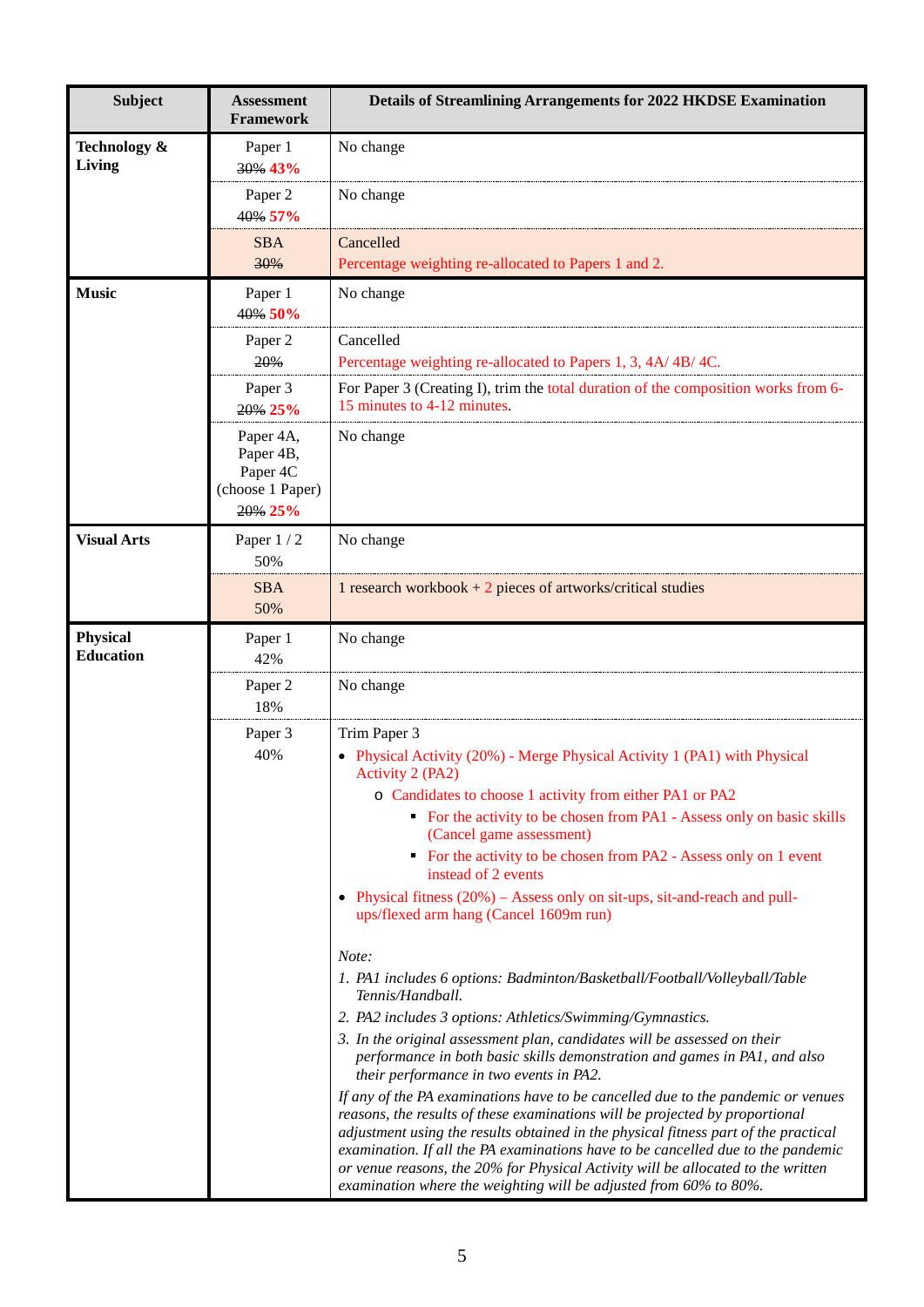### **Annex 2 2022** <sup>年</sup> <sup>香</sup> <sup>港</sup> <sup>中</sup> <sup>學</sup> <sup>文</sup> <sup>憑</sup> <sup>考</sup> <sup>試</sup> **HONG KONG DIPLOMA OF SECONDARY EDUCATION EXAMINATION 2022** 考試時間表 (**2021** 年 **6** 月 **30** 日修訂版**) TIMETABLE (Revised on 30 June 2021)**

| 日期 Date                                                          | 時間 Time                           | <b>Subject / Paper</b>                                                                   | 科目/試卷                                              |
|------------------------------------------------------------------|-----------------------------------|------------------------------------------------------------------------------------------|----------------------------------------------------|
| 四月二十二日(星期五)<br>Friday, 22nd April                                | $8:30 - 12:30$                    | Visual Arts 1,2                                                                          | 視覺藝術 (一)及(二)                                       |
| 四月二十三日 (星期六)<br>Saturday, 23rd April                             | $8:30 - 10:30$<br>$11:15 - 12:45$ | Information & Communication Technology 1<br>Information & Communication Technology 2     | 資訊及通訊科技 (一)<br>資訊及通訊科技 (二)                         |
| 四月二十五日 (星期一)                                                     | $8:30 - 10:00$<br>$11:00 - 13:00$ | English Language 1<br>English Language 2                                                 | 英國語文<br>$(-)$<br>英國語文                              |
| <u>Monday, 25th April</u><br>四月二十六日 (星期二)<br>Tuesday, 26th April | $9:15 - 12:10*$                   | English Language 3 (Listening and Integrated Skills)                                     | $(\equiv)$<br>英國語文<br>(聆聽及綜合能力考核)                  |
| 四月二十七日(星期三)<br>Wednesday, 27th April                             | $8:30 - 10:30$<br>$11:15 - 12:30$ | Liberal Studies 1<br>Liberal Studies 2                                                   | 通識教育<br>$(-)$<br>通識教育<br>$\left(\square\right)$    |
| 四月二十九日 (星期五)<br>Friday, 29th April                               | $8:30 - 10:00$<br>$10:45 - 12:15$ | Chinese Language 1<br>Chinese Language 2                                                 | 中國語文<br>$(-)$<br>中國語文                              |
| 四月三十日 (星期六)<br>Saturday, 30th April                              | $\#9:15 - 11:40*$                 | Chinese Language 3 (Listening and Integrated Skills)                                     | 中國語文<br>(聆聽及綜合能力考核)<br>$(\equiv)$                  |
| 五月三日 (星期二)<br>Tuesday, 3rd May                                   | $8:30 - 10:45$<br>$11:30 - 12:45$ | Mathematics Compulsory Part 1<br>Mathematics Compulsory Part 2                           | 數學 必修部分<br>$(-)$<br>數學 必修部分                        |
| 五月四日(星期三)<br>Wednesday, 4th May                                  | $8:30 - 11:30$<br>$13:30 - 15:30$ | Literature in English 1<br>Literature in English 2                                       | 英語文學<br>$(-)$<br>英語文學<br>$\left(\equiv\right)$     |
|                                                                  | $8:30 - 10:30$                    | (Note 2)<br>Design & Applied Technology 1                                                | 設計與應用科技<br>(註2)<br>$(-)$                           |
|                                                                  | $11:15 - 12:30$<br>$8:30 - 10:00$ | Design & Applied Technology 2<br>(Note 2)<br>Technology & Living 1                       | 設計與應用科技<br>$\equiv$ )<br>科技與生活 (一)<br>(註2)         |
|                                                                  | $10:45 - 12:45$                   | Technology & Living 2                                                                    | 科技與生活 (二)                                          |
| 五月五日 (星期四)<br>Thursday, 5th May                                  | $8:30 - 10:30$<br>11:15 - 12:45   | Integrated Science 1<br>Integrated Science 2                                             | 綜評學(一)<br>綜舒學 (二)                                  |
|                                                                  | $8:30 - 11:00$                    | Physics 1<br>Physics 2                                                                   | 物理(一)<br>物理(二)                                     |
|                                                                  | $11:45 - 12:45$<br>$8:30 - 10:10$ | Combined Science (Physics)                                                               | 組合科學 (物理)                                          |
| 五月六日 (星期五)<br>Friday, 6th May                                    | $8:30 - 10:30$                    | Health Management & Social Care 1<br>Health Management & Social Care 2                   | 健康管理與社會關懷<br>$(-)$<br>健康管理與社會關懷                    |
|                                                                  | $11:15 - 13:00$<br>$8:30 - 10:00$ | Music 1A<br>(Note 2)                                                                     | 音樂 1A<br>(註2)                                      |
| 五月七日 (星期六)                                                       | $10:45 - 12:15$<br>$8:30 - 11:00$ | Music 1B<br>Geography 1                                                                  | 音樂 1B<br>地理 (一)                                    |
| Saturday, 7th May                                                | $11:45 - 13:00$                   | Geography 2                                                                              | $\left(\equiv\right)$<br>地理                        |
| 五月十日 (星期二)<br>Tuesday, 10th May                                  | $8:30 - 11:00$<br>11:45 - 12:45   | Biology 1,<br>Biology 2                                                                  | $\begin{pmatrix} - \\ - \end{pmatrix}$<br>生物<br>生物 |
|                                                                  | $8:30 - 10:10$                    | Combined Science (Biology)                                                               | 組合科學 (生物)                                          |
| 五月十一日 (星期三)<br>Wednesday, 11th May                               | $8:30 - 10:30$<br>$11:15 - 13:15$ | Chinese Literature 1<br>Chinese Literature 2                                             | 中國文學 (一)<br>中國文學                                   |
|                                                                  | $8:30 - 10:00$<br>$10:45 - 12:45$ | Technology & Living 1<br>(Note 2)<br>Technology & Living 2                               | (註2)<br>科技與生活 (一)<br>科技與生活 (二)                     |
|                                                                  | $8:30 - 10:30$<br>$11:15 - 12:30$ | Design and Applied Technology 1<br>(Note 2)<br>Design and Applied Technology 2           | 設計與應用科技<br>(註2)<br>$\rightarrow)$<br>設計與應用科技<br>三) |
| 五月十二日 (星期四)<br>Thursday, 12th May                                | $8:30 - 9:45$<br>10:30 - 12:45    | Business, Accounting & Financial Studies 1<br>Business, Accounting & Financial Studies 2 | 企業、會計與財務概論<br>$(-)$<br>企業、會計與財務概論                  |
| 五月十三日 (星期五)                                                      | $8:30 - 10:15$                    | History 1                                                                                | 歷史<br>$(-)$<br>$\hat{C}$<br>歷史                     |
| Friday, 13th May<br>五月十四日 (星期六)                                  | $11:00 - 12:30$<br>$8:30 - 11:00$ | History 2<br>Chemistry 1                                                                 | 化學<br>$(-)$                                        |
| Saturday, 14th May                                               | $11:45 - 12:45$                   | Chemistry 2                                                                              |                                                    |
| 五月十六日 (星期一)                                                      | $8:30 - 10:10$<br>$8:30 - 11:00$  | Combined Science (Chemistry)<br>Mathematics Extended Part Modules 1,2                    | 組合科學 (化學)<br>數學 延伸部分 單元 (一)及(二)                    |
| Monday, 16th May                                                 |                                   |                                                                                          |                                                    |
| 五月十七日(星期二)<br>Tuesday, 17th May                                  | $8:30 - 10:00$<br>$10:45 - 12:00$ | Tourism & Hospitality Studies 1<br>Tourism & Hospitality Studies 2                       | 旅遊與款待 (一)<br>旅遊與款待 (二)                             |
| 五月十八日 (星期三)                                                      | $8:30 - 9:30$                     | Economics 1                                                                              | 經濟<br>$(-)$                                        |
| Wednesday, 18th May<br>五月十九日(星期四)                                | 10:15 - 12:45<br>$8:30 - 10:45$   | Economics 2<br>Physical Education 1                                                      | 經濟 (二)<br>體育 (一)                                   |
| Thursday, 19th May                                               | 11:30 - 12:45<br>$8:30 - 10:00$   | Physical Education 2<br>(Note 2)<br>Music 1A                                             | 體育 (二)<br>音樂 1A<br>(註2)                            |
|                                                                  | $10:45 - 12:15$                   | Music 1B                                                                                 | 音樂 1B                                              |
|                                                                  | $8:30 - 10:00$<br>$10:45 - 12:45$ | Technology & Living 1<br>(Note 2)<br>Technology & Living 2                               | 科技與生活 (一)<br>(註2)<br>科技與生活 (二)                     |
| 五月二十日 (星期五)<br>Friday, 20th May                                  | $8:30 - 10:45$                    | Chinese History 1<br>Chinese History 2                                                   | 中國歷史<br>$(-)$<br>中國歷史<br>$\equiv$ )                |
| 五月二十一日 (星期六)                                                     | $11:30 - 12:50$<br>$8:30 - 10:15$ | Ethics & Religious Studies 1                                                             | 倫理與宗教 (一)                                          |
| Saturday, 21st May<br>五月二十三日(星期一)                                | $11:00 - 12:45$                   | Ethics & Religious Studies 2                                                             | 倫理與宗教(二)                                           |
| Monday, 23rd May                                                 |                                   | Reserve                                                                                  | 後備                                                 |
| 五月二十四日(星期二)                                                      |                                   | Reserve                                                                                  | 後備                                                 |
| Tuesday, 24th May                                                |                                   |                                                                                          |                                                    |

# 廣東話組卷三的報到時間為上午 9 時 15 分;普通話組卷三的報到時間為上午 9 時 30 分。

Candidates taking the Cantonese version of Paper 3 should report at 9:15 a.m. while those taking the Putonghua version should report at 9:30 a.m. \* 約計聆聽卷別的完結時間

Approximate examination end time of the Listening papers 註:

Note:<br>1. 1. 2022 年 5 月 2 日(勞動節翌日);2022 年 5 月 9 日(佛誕翌日)

2 May 2022 (the day following Labour Day); 9 May 2022 (the day following Buddha's Birthday)

2. 設計與應用科技、科技與生活及音樂科的考試日期,將會在 2021 年 11 月,即一般報考日期完結後落實,倘沒有重覆考生報考,兩個 或以上科目將會被安排於同日進行考試。

The examination dates for Design & Applied Technology, Technology & Living and Music will be finalised in November 2021 after the normal closing date of registration and two or more subjects will be scheduled on the same day only if there is no overlap of candidates.